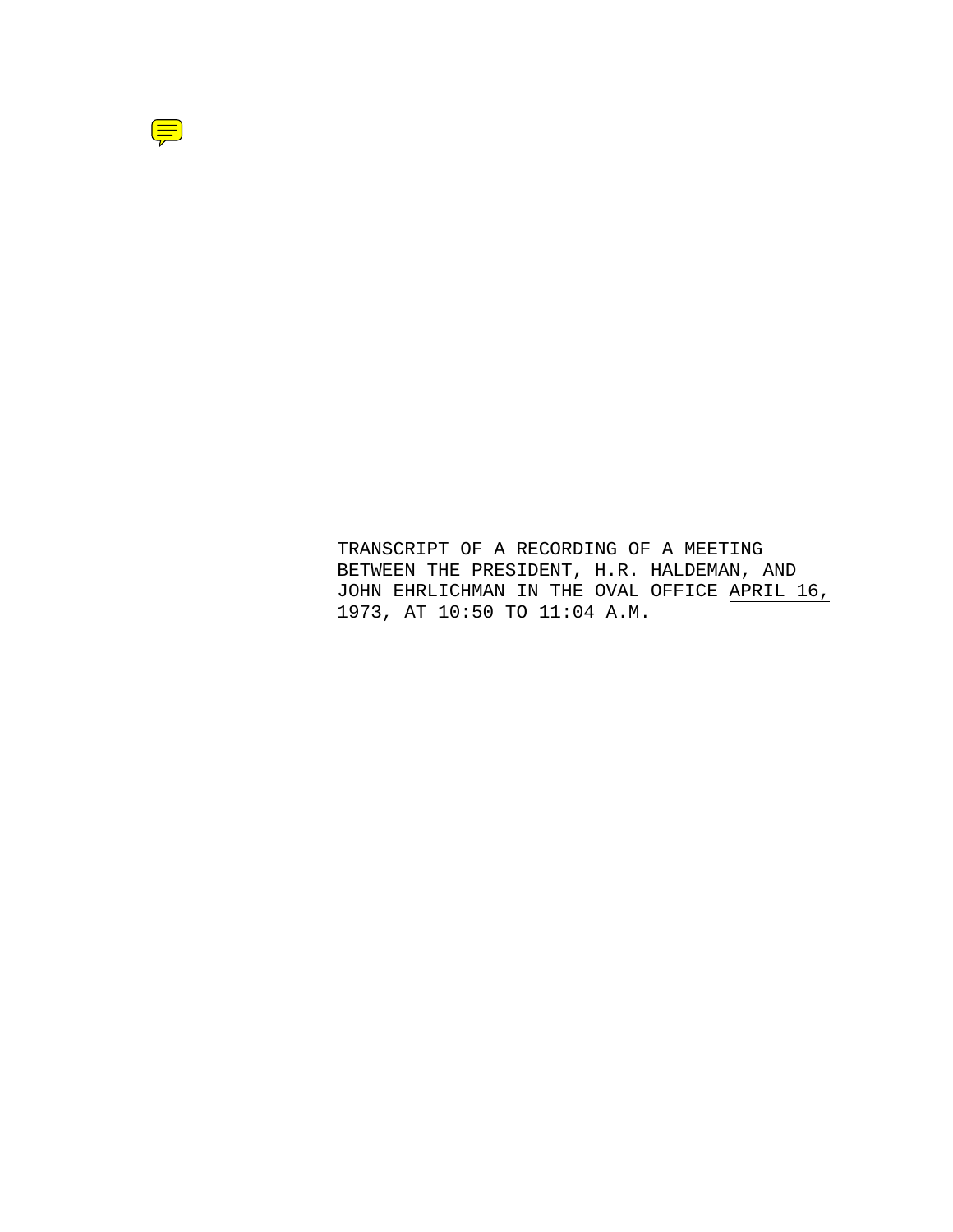TRANSCRIPT OF A RECORDING OF A MEETING BETWEEN THE PRESIDENT, H.R. HALDEMAN AND JOHN EHRLICHMAN, THE OVAL OFFICE APRIL 16, 1973, AT 10:50 A.M. TO 11:04 A.M.

(Noise)

HALDEMAN: The scenario works out pretty well. Yeah (unintelligible)

- PRESIDENT: Well, John, let me fill you in quite briefly here, Uh, when we, uh, first talked to him I said, uh, we talked about the work you did before this began, I said I would suggest that I wanted (unintelligible). I said, "Have you told anybody about it?" He said, "No, and I don't intend to." He said, "I don't intend to say a thing more than I need to say in answering questions with regard to this, matter, and I will not comment on anything else. Of course, I will not comment on any conversation I have ever had with the President, and so forth and so on." So as far as he is concerned, that operation will not be discussed. Of course, the problem I suppose is as far as others are concerned or were involved. But if they do, John, I would play it straight out. God damn it, of course we do this.
- EHRLICHMAN: Well, I have been thinking about this a little bit. If I ever got a question like that at the Grand Jury...

PRESIDENT: Yeah.

EHRLICHMAN: ...I would have to step out, ask the U.S. Attorney to step out, and tell him that under executive priviledge, since it is a national security matter...

PRESIDENT: Right.

EHRLICHMAN: ...I can't answer; that I would be happy to refer it, uh, to the President...

PRESIDENT: Fine.

EHRLICHMAN: ...for his decision as to whether I should answer that...

PRESIDENT: Sure.

EHRLICHMAN: ...or not, but that I am in no position to respond to it.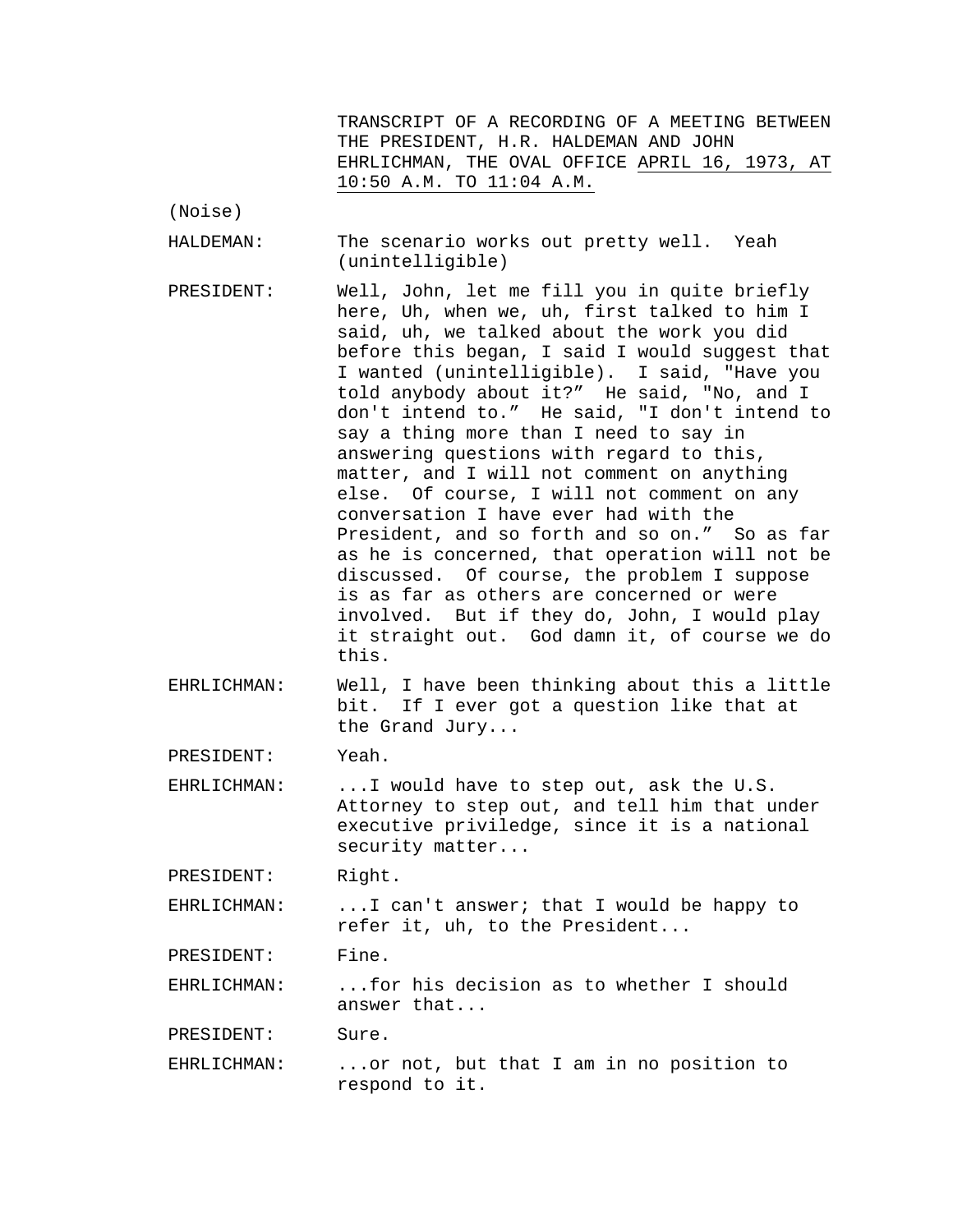PRESIDENT: If you are asked, you are to say that.

EHRLICHMAN: And then...

PRESIDENT: (Uninte1ligible)

- EHRLICHMAN: ...if he says, "Why, well then we will have to go talk to the Judge," I'll say, "I think that is what we should do."
- PRESIDENT: Fine. And then you get to the Judge and you say this involved--uh...

EHRLICHMAN: ...a highly sensitive national security...

PRESIDENT: Highly sensitive national security investigations involving leaks. Would you say that?

- EHRLICHMAN: No. I-, I wouldn't, wouldn't tell them what...
- PRESIDENT: Nation-, national security information.

EHRLICHMAN: And I'm just not at liberty,...

PRESIDENT: That's right. That's right.

- EHRLICHMAN: ...and, uh, the procedure we have in government for a thing like this, is for the witness, uh, who is put a question like that to refer it to the President for his personal review.
- PRESIDENT: That's right.

EHRLICHMAN: And I would like an opportunity for that to, be done.

PRESIDENT: I can see you being asked the question.

EHRLICHMAN: I think, think, that's right...

PRESIDENT: (Unintelligible)

EHRLICHMAN: ...but that is the process that I think I would have to follow.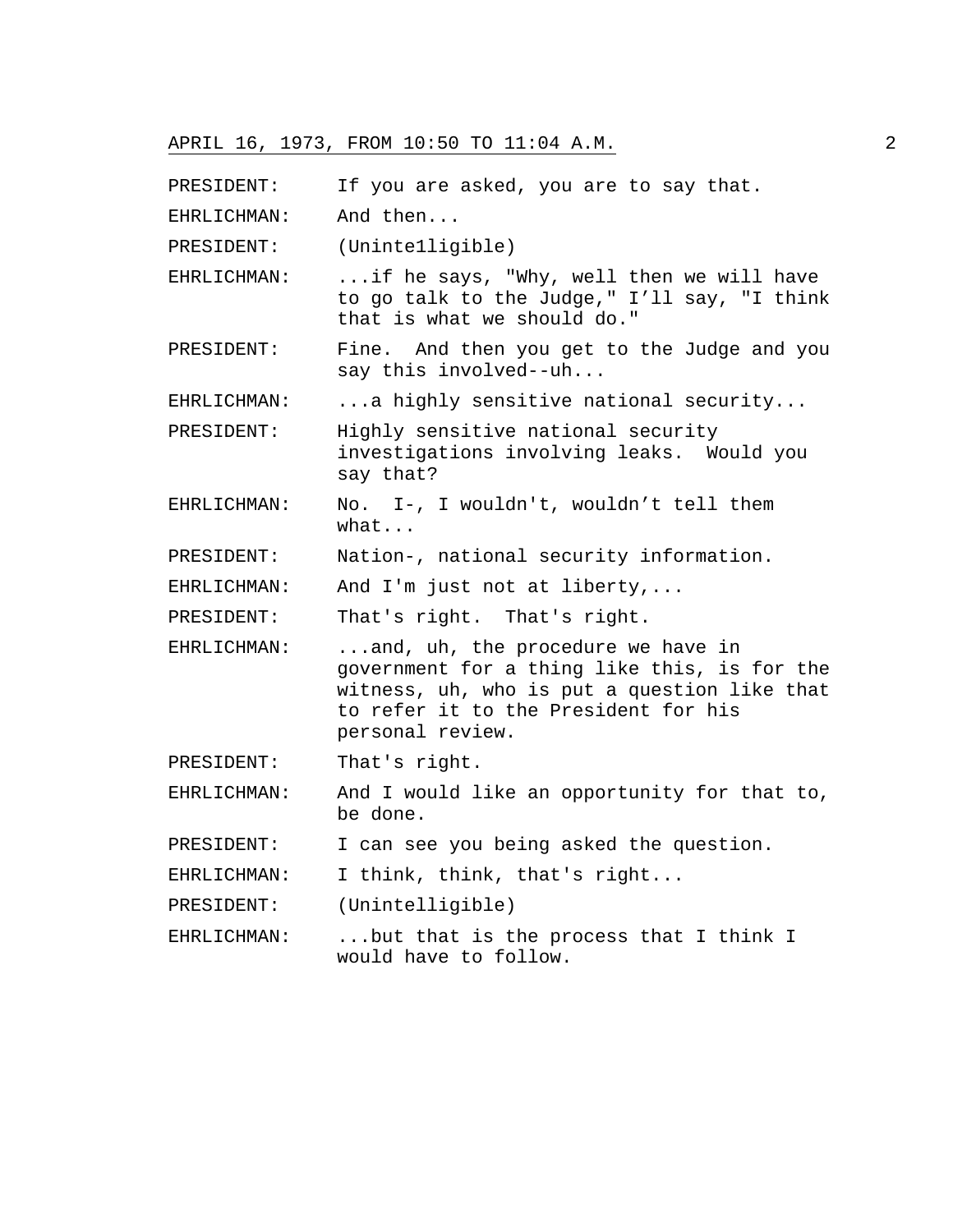PRESIDENT: I, uh, I just, I told him I would like to have that and he said, "What about Haldeman and Ehrlichman?" I said "Well they, they both really told me that they will resign, uh, you know what I-mean, in case--and I said, and I'm sure nothing, nobody's going to resign around here until somebody's--until I get further information, until I, uh, satisfy myself with Petersen, and so forth and so forth and, uh, so on. And, uh, he said, "Well" he said, "do you mind if I take the letters that I prepared?" I told him I'd discreetly consider it. "I would like to prepare them so in the event I have to go to trial this won't prejudice me in any, you know, in that." I said, "Fine, fine." I said, "Pre-, prepare me what you think your, your 1etter of resignation should be." So there it is. So he is thinking in both terms, apparent1y. I, I am just guessing, and I think that's altogether proper, that he should have a litter of that sort of thing. But I told him, as I said, "Look, as-far as Haldeman was concerned late last night, there is no question about resigning around here." I said, "I've got their resignations in hand anytime I want them." But; what do you think? Wasn't that the proper thing to say to him?

EHRLICHMAN: That's fine.

HALDEMAN: He.doesn't give you any indication how he is going to p1ead, or what, what his re...?

PRESIDENT; No, I, I said-when are you gonna t--, uh go- -He said well my lawyers would, uh, would work that out. But he also-get this again, John---that, that his lawyers think that the, that his uh, possible criminal liability is limited, you know, and I think that's damn hard to prove. Now maybe he said basically, and, and I, and I see what, what is involved here, as he was sort of conduit basically, whatever that means, but, I said (unintelligible) he says it is the same, he didn't use the word conduit,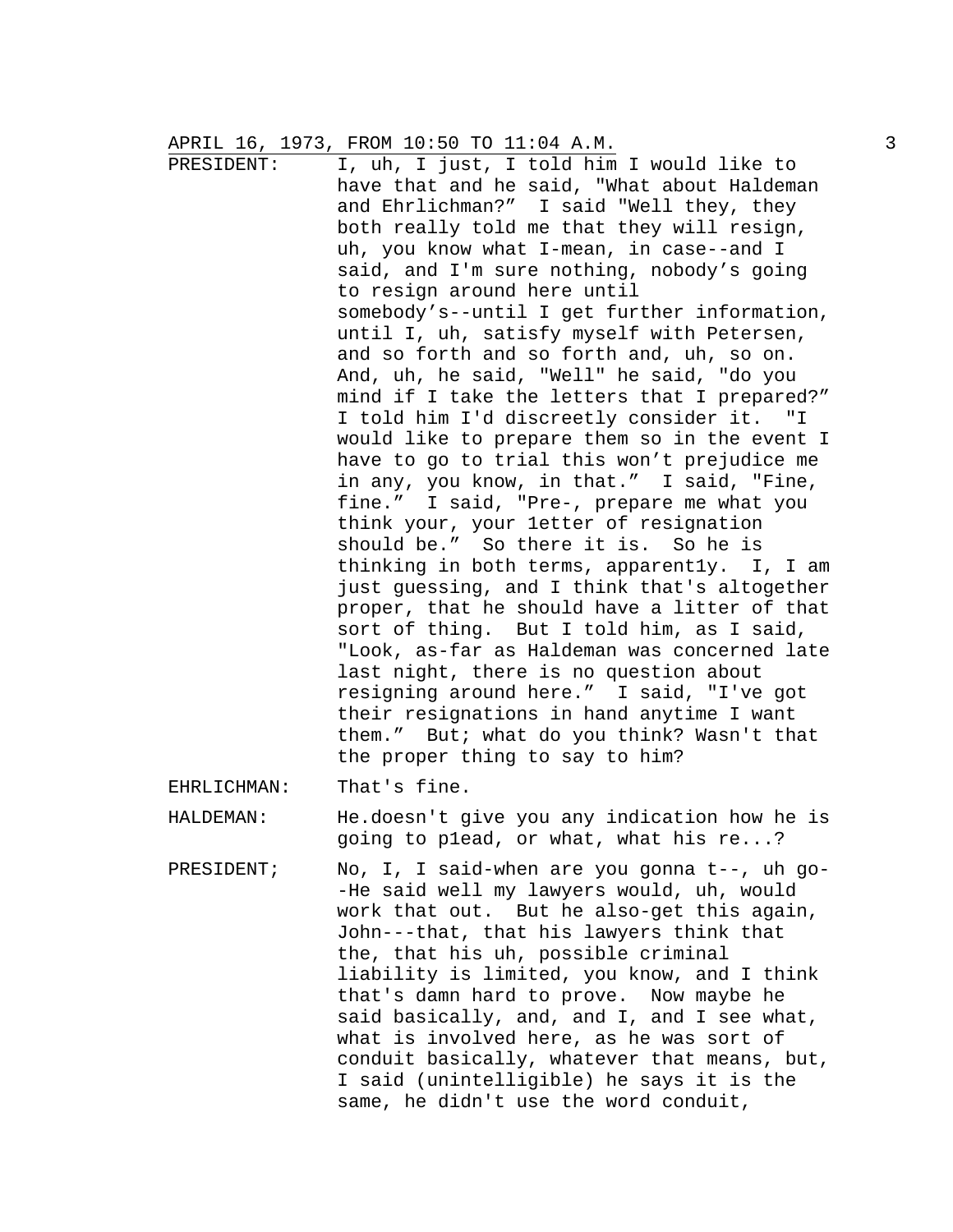PRESIDENT:

CONT: but he said it is tangential in both cases. He said, "It's a God damn hard case"--and he said what he and what his lawyers tell him that the Justice Department could well come out of this without bringing in any indictments against anybody on the White House staff. And I said, "What about Colson?" And on that he said, "Well, there are three areas, and again, I don't recall which ones where he"s involved. He mentioned Bittman, the call (unintelligible) and so forth.

EHRLICHMAN: Call to Magruder.

PRESIDENT: Call to Magruder? Oh, yeah, that. But that"s previous.

EHRLICHMAN: Yeah, yeah.

PRESIDENT: I, I hit him hard and I said, "Now look here, John. I asked you for a report and you said nobody was involved. Was that true?" And he said, "Yes." I said, "Do you still believe that?" He said, "Yes." As far as anybody on the White House staff, nobody had any pre-knowledge. He said yeah, the vulnerability is in terms of the after effect. As for the legal side of this, I think he's got us some sharp lawyers, John, they think this is a God damn hard case to prove.

EHRLICHMAN: For the, for the government to prove?

PRESIDENT: Yes sir, a very hard case to prove.

HALDEMAN: Government thinks so, too, don't they?

PRESIDENT: Yeah. I told you that, that, that—Petersen didn't think they...

HALDEMAN: That's right.

PRESIDENT: ...uh, he said that the legal thing is just terribly difficult. He said...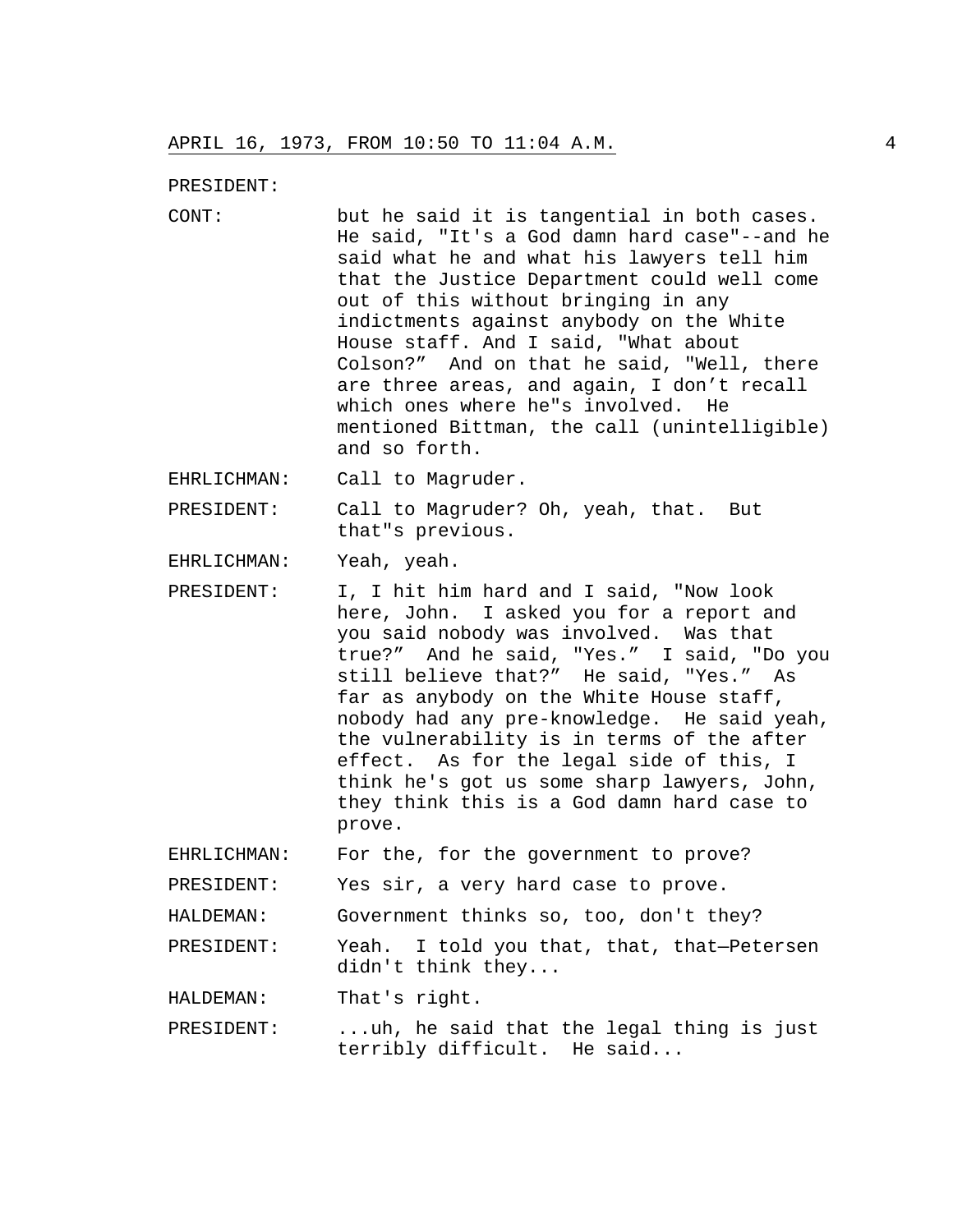- HALDEMAN: It is a moral question and, uh, impression...
- PRESIDENT: Yes, Petersen's thinking it's basically, let's face it, a PR and it's not my job not his.
- HALDEMAN: Yeah.
- PRESIDENT And I'm--So, ah, so I told him. We have to decide this and, decide this and, try to look at (unintelligible), and so forth. But I, at least, uh, felt, a little better about that than I did last night.
- EHRLICHMAN: Apparently.
- PRESIDENT: Well, now, when do I see Rogers? Uh...
- HALDEMAN: Anytime you want, He's on standby. I talked to him.
- PRESIDENT: How about four o'clock? Get him over here.

HALDEMAN: That's fine. Whatever you want.

- PRESIDENT: Well, I will just call him and tell him to be on standby this afternoon. It may be earlier. Well, no, it's just as well. Have him, have him over here at four o'clock.
- HALDEMAN: Four o'clock.
- PRESIDENT: E.O.B.

EHRLICHMAN: He's helping us to find counsel.

PRESIDENT: Good, good. (Uninteiligible) how does the scenario work out may I ask? Is there something that you...

HALDEMAN: We1l, it works out very good. We had that, that, oh, you became aware sometime ago that this thing did, did not parse out the way it was supposed to and that there were some discrepancies between what you had been told by Dean in the report that there was nobody in the White House involved, which may still be true.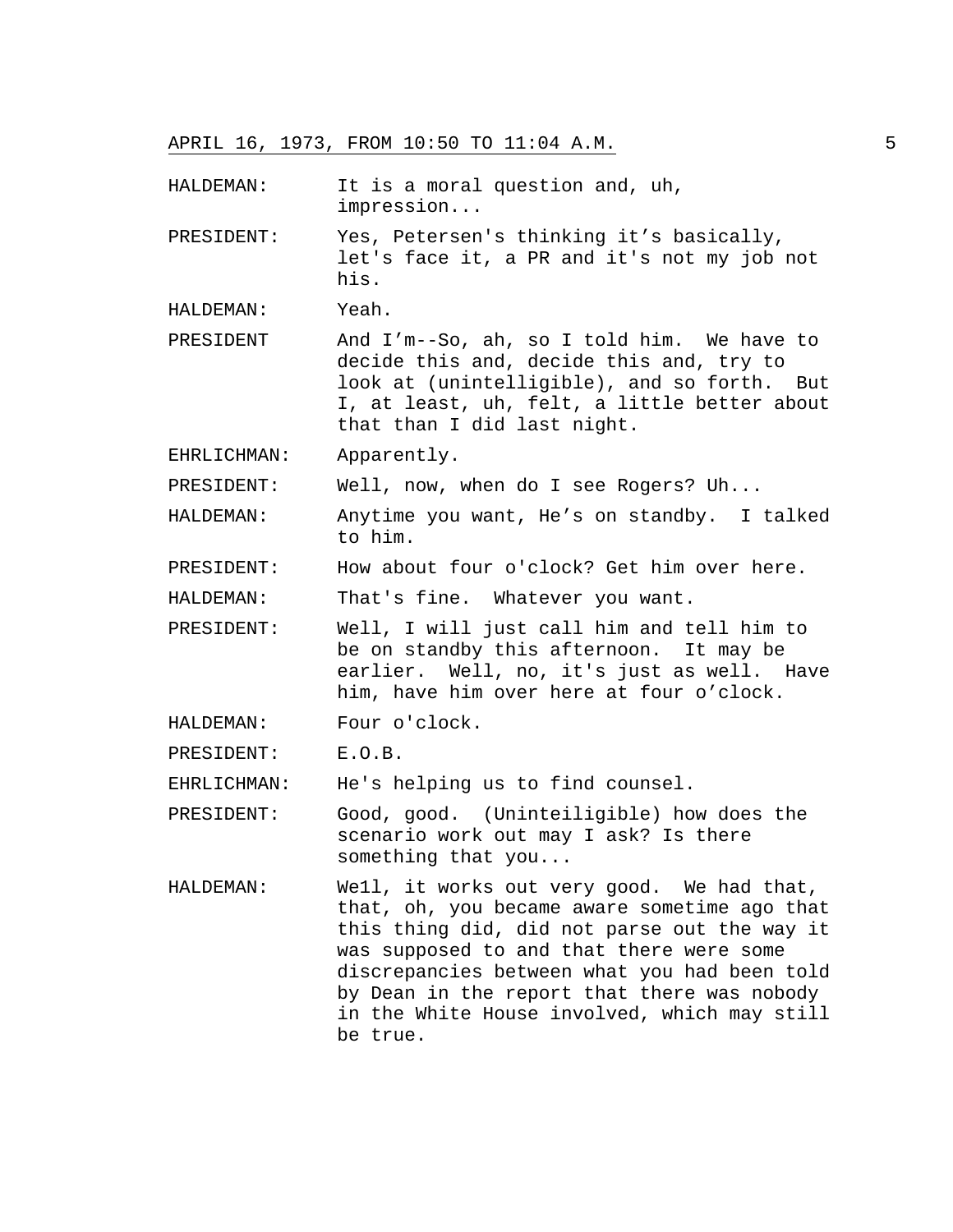PRESIDENT: Let me say that, I don't want to...I don't think it, it is gaining us anything by pissing on the Dean Report as such. EHRLICHMAN: No. PRESIDENT: What I mean is I would say that I was not satisfied that the Dean Report was, was complete, uh, and I also, I felt that I ought to, I ought to go--it was my obligation to go beyond that to people other than the White House. EHRLICHMAN: Well, Ran has an interesting point. Remember you had John Dean go to Camp David... PRESIDENT: I know... EHRLICHMAN: ...and write it up, and he came down and said, "I can't. PRESIDENT: Right. EHRLICHMAN: That's the tip off and right then you started to move. PRESIDENT: That's right. He said he could not, could not write it. HALDEMAN: Then you realized there was, there was more to this... PRESIDENT: Right. HALDEMAN: ...then you had been led to believe. (Unintelligible) PRESIDENT: Then how do I get credit for getting Magruder to the stand? EHRLICHMAN: Well, I, uh, it is very simple. You took Dean off the case right then--two weeks ago... PRESIDENT: That's right.

EHRLICHMAN: ...the end of March.

(Unintelligible)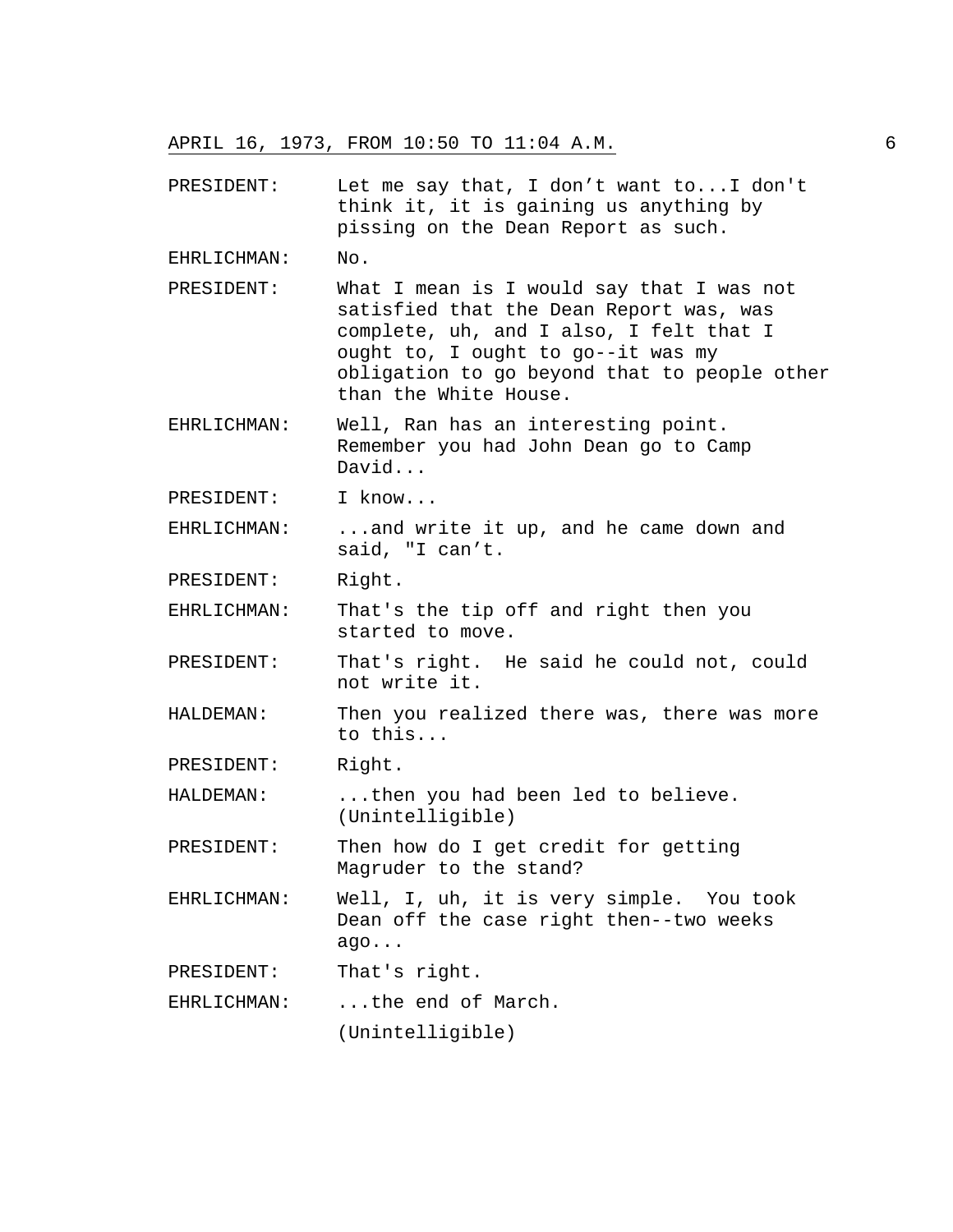EHRLICHMAN: The end of March. Remember that letter you signed to me?

PRESIDENT: Uh, huh.

EHRLICHMAN: 30th of March.

PRESIDENT: I signed it to you? Yes.

EHRLICHMAN: Yes sir, and it says, "Dean's off of it. I want you to get into it. Find out what the facts are. Be prepared to--"

PRESIDENT: Why did I take Dean off? Because he...

EHRLICHMAN: Because he was involved.

PRESIDENT: ...he became involved: I did it, really, because he was involved with Gray.

- EHRLICHMAN: Well there was a lot of stuff breaking in the papers, but at the same time...
- HALDEMAN: The scenario is that he told you he couldn't write a report so obviously you had to take him off.

PRESIDENT: Right, right.

EHRLICHMAN: ...and so then we started digging into it and we went to San Clemente. While I was out there I talked to a lot of people on the phone, I talked to several witnesses in person, kept feeding information to you...

PRESIDENT: Right.

EHRLICHMAN: ...and as soon, and as you saw that the, that dimensions of this thing from the reports you were getting from the staff--who were digging into it--Moore, me, Garment and others.

HALDEMAN: You brought' Let Garment in?

PRESIDENT: Len Garment, yeah.

EHRLICHMAN: You began to move.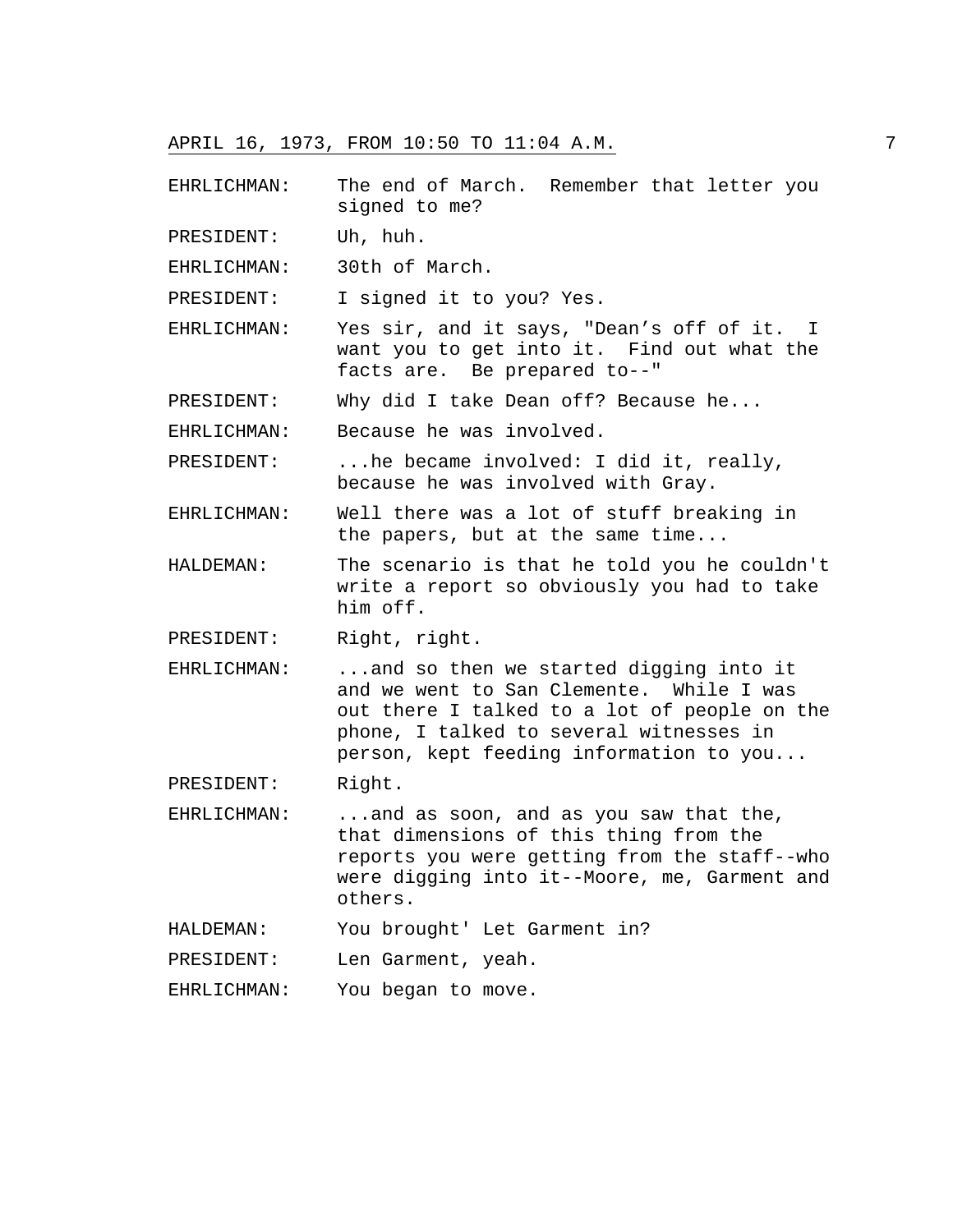PRESIDENT: Yeah. EHRLICHMAN: You began to move. PRESIDENT: I want the dates of all those... EHRLICHMAN: I've, I've got those. PRESIDENT: (Unintelligible) Go ahead, right, and then-- EHRLICHMAN: And then, uh, uh, it, it culminated last week... PRESIDENT: Right. EHRLICHMAN: ...in your decision that Mitchell should be brought down here; Magruder should be brought in; Strachan should be brought in. PRESIDENT: Shall I say that we brought them all in? EHRLICHMAN: I don't think you can. -I don't think you can. HALDEMAN: I wouldn't name them by name. Just say I brought a group of people in. EHRLICHMAN: ...have witnesses personally come to the White House. PRESIDENT: I will not, I will not tell you why because I don't want to prejudice their rights before the, before the, uh, (unintelligible). EHRLICHMAN: Exactly. But I heard enough that, that I was satisified that it was, it was time to precipitously move. I called the Attorney General over, in turn, uh, Petersen..." PRESIDENT: Well, uh, the Attorney General, actually, you made the call to him on Saturday. EHRLICHMAN: Yes. PRESIDENT: ...after you. But this was after you heard about the Magruder strategy. EHRLICHMAN: No, before. PRESIDENT: Oh.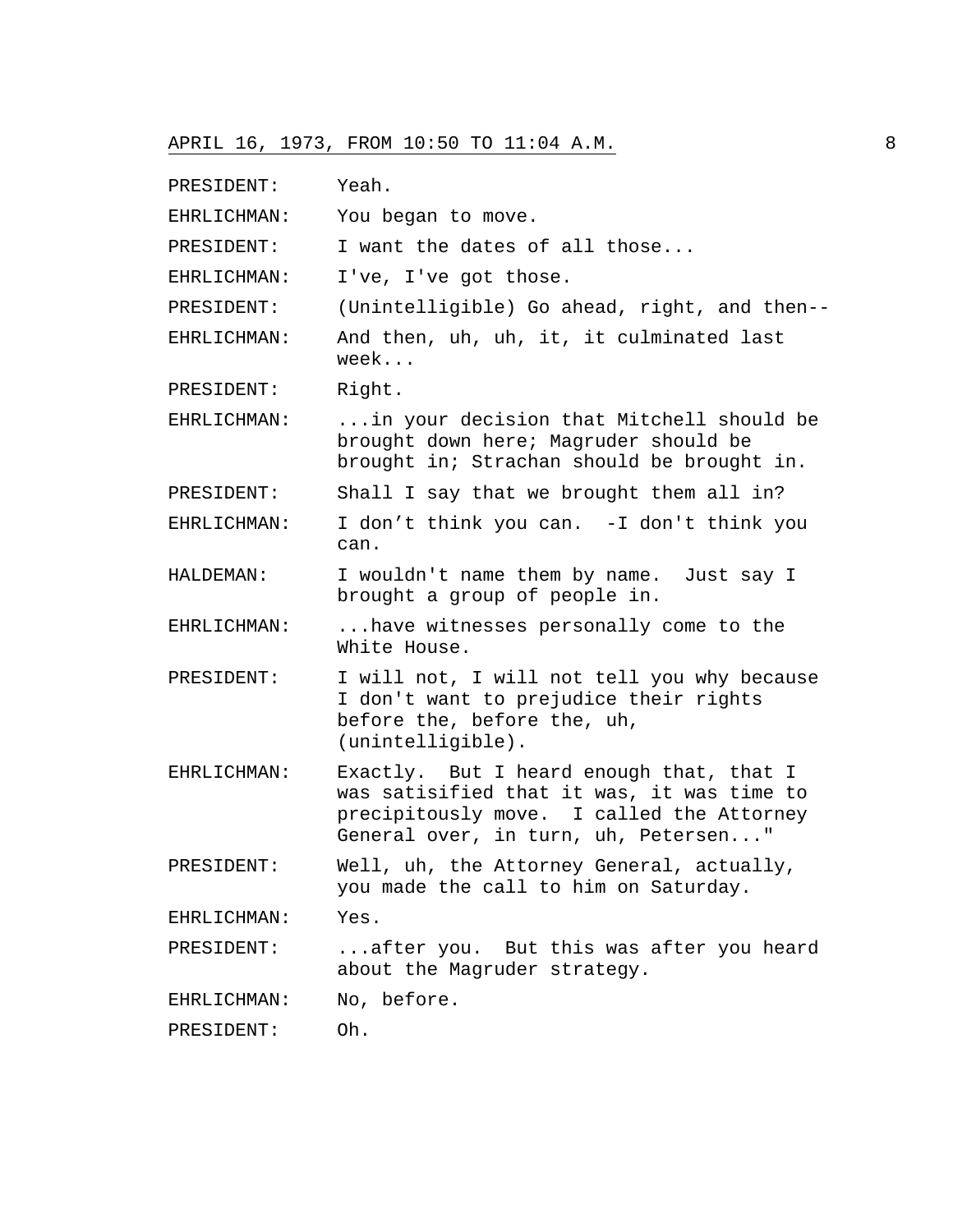EHRLICHMAN: We didn't hear about that until about three o'clock that afternoon.

PRESIDENT: Why didn't you do it before? This is very good now, how does that happen?

EHRLICHMAN: Well--

PRESIDENT: How do you n-- Why wasn't he called in then? John, you had made a report.

EHRLICHMAN: Well...

SEVERAL (Unintelligible)

VOICES:

HALDEMAN: John's report came out of the same place the Mitchell, the Magruder-report did

PRESIDENT: No, my point is...(unintelligible)

EHRLICHMAN: I called him to tell him that I had this information.

PRESIDENT: Good. But, why was that? That was because we had heard Magruder was gonna talk?

EHRLICHMAN: No. We did it...Oh, I will have to check, I'll have to check my notes again.

HALDEMAN: We didn"t know whether Magruder was going to talk.

EHRLICHMAN: That's right.

HALDEMAN: Magruder was still agonizing on what he was going to do.

PRESIDENT: Well on Dean --but you remember you came in and said you've got to tell him about it politely.

EHRLICHMAN: Well, now-let's see.

PRESIDENT: (Unintilligib1e)

HALDEMAN: I'll tell you the reason for the hurry in the timing was that we learned that Hunt was gonna testify on Monday afternoon.

EHRLICHMAN: Yeah.

SEVERAL (Unintelligible)

VOICES: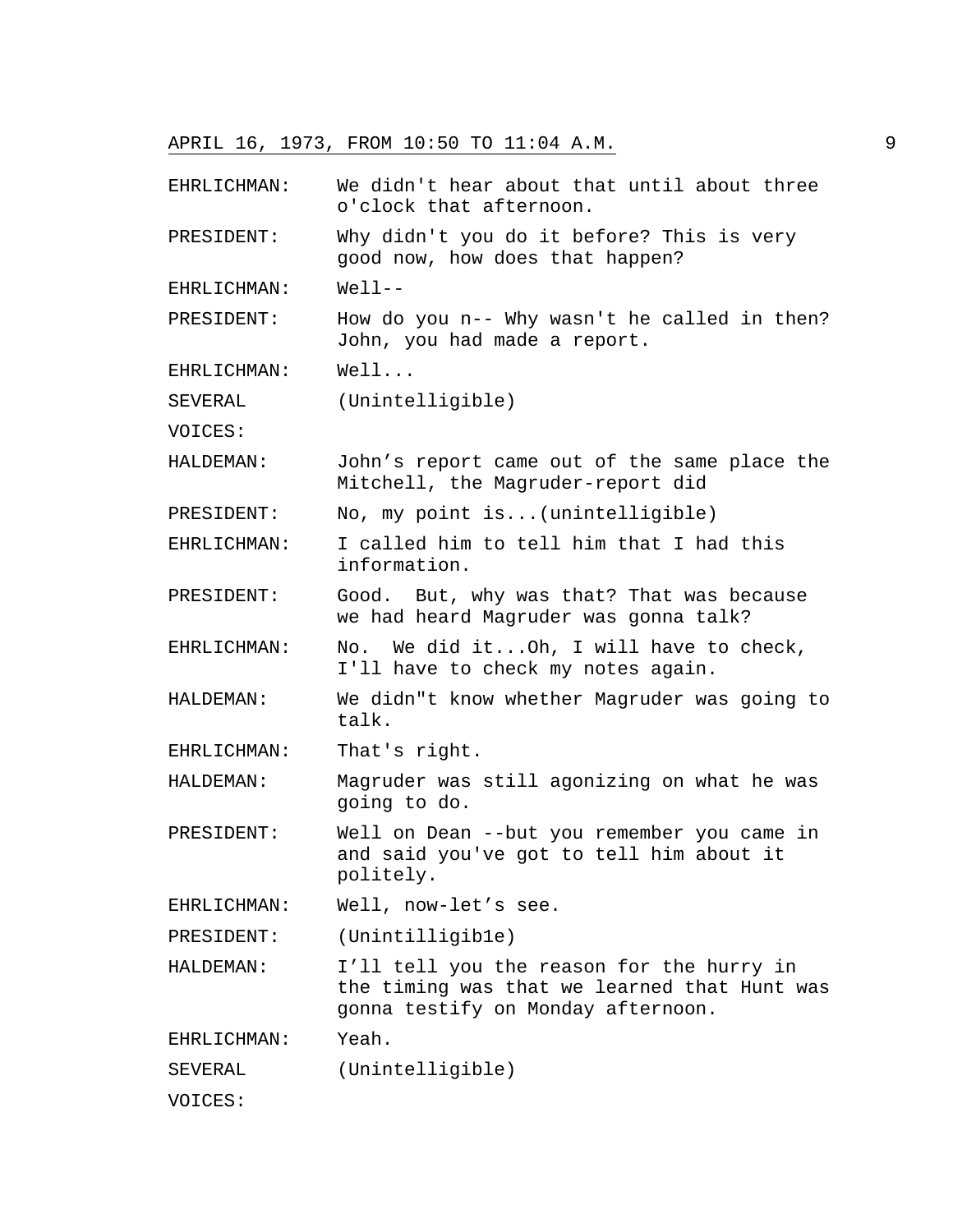EHRLICHMAN: All right, the President's, the President's right. The President is right. I didn't talk to Kleindienst. Remember, I couldn't get him.

PRESIDENT: Yeah.

- EHRLICHMAN: I didn't talk to him until he got home from Burning Tree, which was the end of the day, and I had already talked to Magruder.
- PRESIDENT: Right. But my point is when did we decide to talk to Kleindienst? Before Magruder?
- EHRLICHMAN: Oh, yes. Remember, early in the morning I said, "I'll see these two fellows but I've got to turn this over to the Attorney General."
- PRESIDENT: Who, who--which two fellows were you going to see?
- EHRLICHMAN: Mitchell and Magruder.

PRESIDENT: Because your conclusions are--yeah.

- EHRLICHMAN: I mean because, uh, I had this report and I tried all day long to get the Attorney General who was at the golf course and got him as soon as he got home for...
- PRESIDENT: Do we want this report out sometime?
- EHRLICHMAN: I am not sure you do, uh, as, as such.
- PRESIDENT: I could say it was just a written report.

```
EHRLICHMAN: The thing, the thing about that...
```
SEVERAL:

VOICES: (Unintelligible)

PRESIDENT: (Unintelligible) what have you got here?

EHRLICHMAN: That's it.

- HALDEMAN: It was not a formal report. It was a set of notes.
- EHRLICHMAN Yeah, handwritten notes.